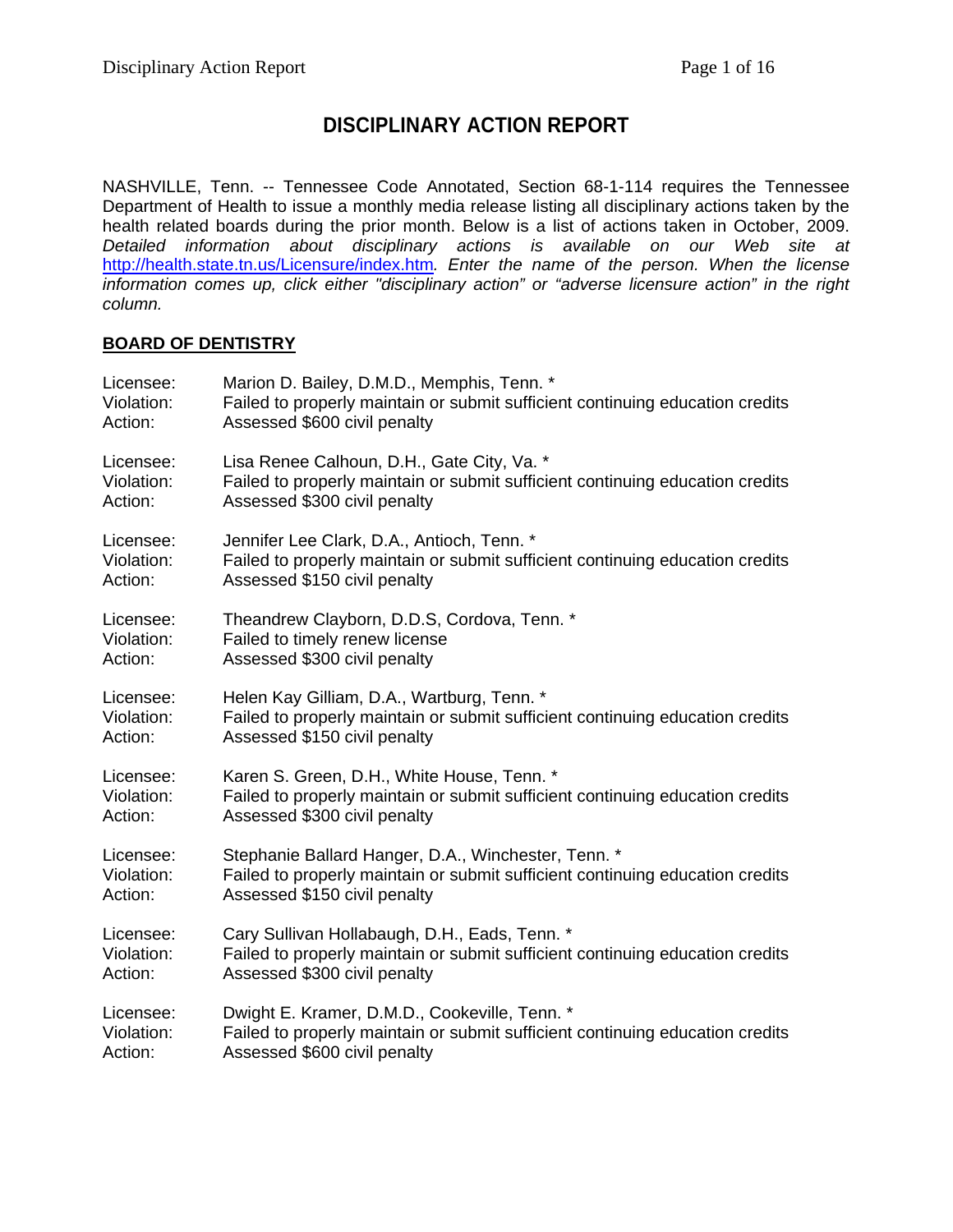| Licensee:  | Dwight E. Kramer, D.M.D., Cookeville, Tenn. *                                 |
|------------|-------------------------------------------------------------------------------|
| Violation: | Failed to properly maintain or submit sufficient continuing education credits |
| Action:    | Assessed \$600 civil penalty                                                  |
| Licensee:  | Jeffrey R. Leidy, D.D.S., Virginia Beach, Va.                                 |
| Violation: | Action taken by the state of Virginai                                         |
| Action:    | Assessed \$1,000 civil penalty and costs                                      |
| Licensee:  | Sherry Lynn McCaskey, D.H., Hendersonville, Tenn. *                           |
| Violation: | Failed to properly maintain or submit sufficient continuing education credits |
| Action:    | Assessed \$300 civil penalty                                                  |
| Licensee:  | Elizabeth A McClellan, D.H., Mount Juliet, Tenn. *                            |
| Violation: | Failed to properly maintain or submit sufficient continuing education credits |
| Action:    | Assessed \$300 civil penalty                                                  |
| Licensee:  | Paula J. McNabb, D.A., Somerville, Tenn. *                                    |
| Violation: | Failed to properly maintain or submit sufficient continuing education credits |
| Action:    | Assessed \$150 civil penalty                                                  |
| Licensee:  | Lucy Merrell, D.A., Franklin, Tenn. *                                         |
| Violation: | Failed to properly maintain or submit sufficient continuing education credits |
| Action:    | Assessed \$150 civil penalty                                                  |
| Licensee:  | Rhonda Arlene Parks, D.A., Nashville, Tenn. *                                 |
| Violation: | Failed to properly maintain or submit sufficient continuing education credits |
| Action:    | Assessed \$150 civil penalty                                                  |
| Licensee:  | Ami C. Patel, R.D.H. Knoxville, Tenn. *                                       |
| Violation: | Practiced before issuance of license                                          |
| Action:    | Assessed \$2,400 civil penalty                                                |
| Licensee:  | Sharon D Rawiszer, D.A., Hixon, Tenn. *                                       |
| Violation: | Failed to properly maintain or submit sufficient continuing education credits |
| Action:    | Assessed \$150 civil penalty                                                  |
| Licensee:  | Carol L. Saffell, D.A., Nashville, Tenn. *                                    |
| Violation: | Failed to properly maintain or submit sufficient continuing education credits |
| Action:    | Assessed \$550 civil penalty                                                  |
| Licensee:  | Jan Dudney Strickland, D.A., Pinson, Tenn. *                                  |
| Violation: | Failed to properly maintain or submit sufficient continuing education credits |
| Action:    | Assessed \$150 civil penalty                                                  |
| Licensee:  | Cathy A. Vandergrift, D.A., Knoxville, Tenn. *                                |
| Violation: | Failed to properly maintain or submit sufficient continuing education credits |
| Action:    | Assessed \$150 civil penalty                                                  |
| Licensee:  | Stephanie S. Wells, D.A., Knoxville, Tenn. *                                  |
| Violation: | Failed to properly maintain or submit sufficient continuing education credits |
| Action:    | Assessed \$150 civil penalty                                                  |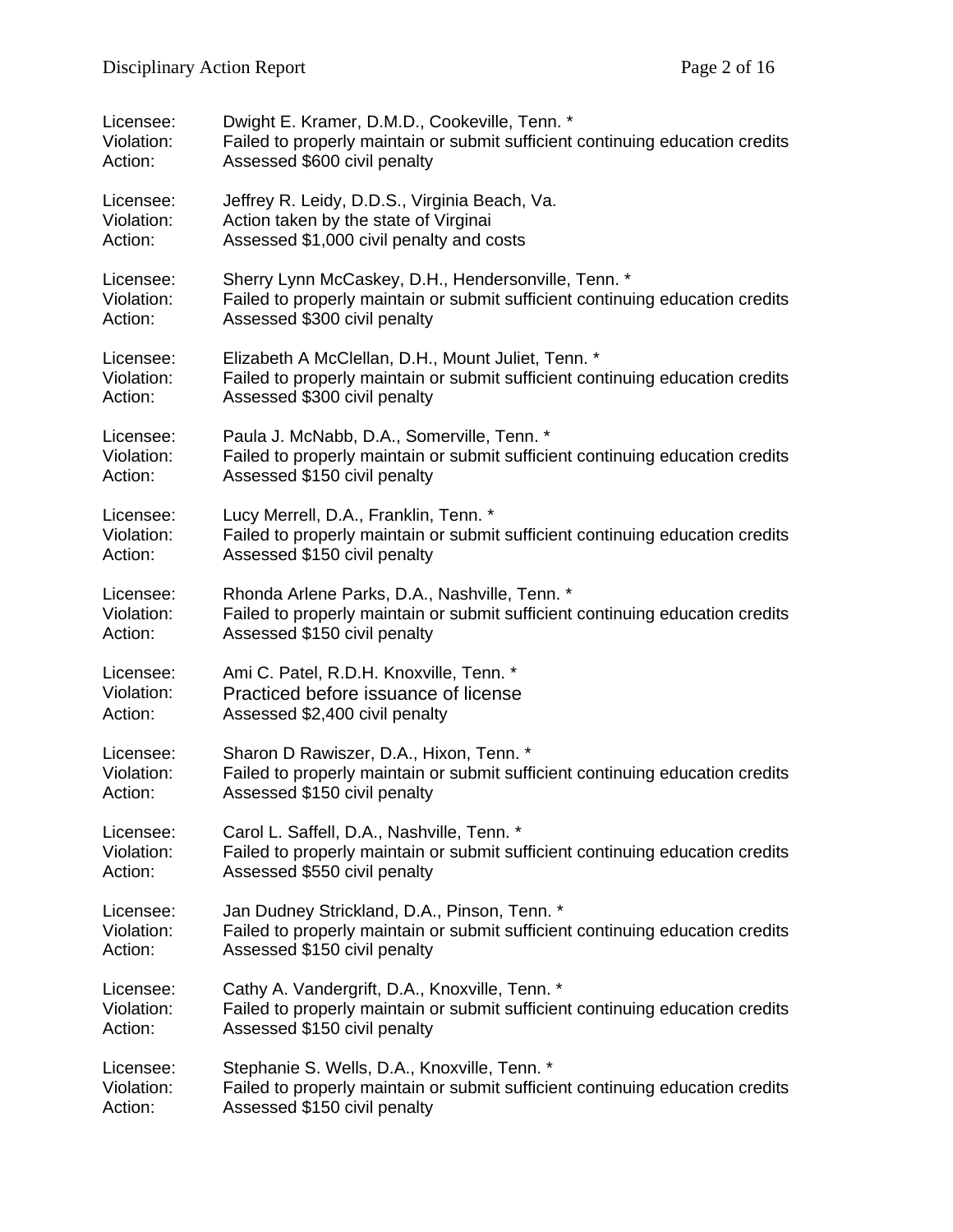| Licensee:  | Deborah Avon Woodard- Williams, D.D.S., McKenzie, Tenn. *                     |
|------------|-------------------------------------------------------------------------------|
| Violation: | Failed to properly maintain or submit sufficient continuing education credits |
| Action:    | Assessed \$600 civil penalty                                                  |
| Licensee:  | Amy Galbraith Wylie, D.H., Ft. Leavenworth, Kan. *                            |
| Violation: | Failed to properly maintain or submit sufficient continuing education credits |
| Action:    | Assessed \$300 civil penalty                                                  |
| Licensee:  | Armantine S. Yow, D.A., Mount Juliet, Tenn. *                                 |
| Violation: | Failed to timely renew license                                                |
| Action:    | Assessed \$2,400 civil penalty                                                |

*\*This practitioner was disciplined on September 11, 2009 and the information was not furnished in time for inclusion in last month's news release.* 

## **BOARD OF DISPENSING OPTICIANS**

| Licensee:<br>Violation:<br>Action: | Barbara S. Abee, D.P.O., Morristown, Tenn.<br>Failed to properly maintain sufficient continuing education credits<br>Assessed \$100 civil penalty; must submit one continuing education credit within 90<br>days    |
|------------------------------------|---------------------------------------------------------------------------------------------------------------------------------------------------------------------------------------------------------------------|
| Licensee:<br>Violation:<br>Action: | Frances M. Barker, D.P.O., Dunlap, Tenn.<br>Failed to properly maintain sufficient continuing education credits<br>Assessed \$100 civil penalty; must submit one continuing education credit within 90<br>days      |
| Licensee:<br>Violation:<br>Action: | William R. Barnett, D.P.O., Sweetwater, Tenn.<br>Failed to properly maintain sufficient continuing education credits<br>Assessed \$100 civil penalty; must submit one continuing education credit within 90<br>days |
| Licensee:<br>Violation:<br>Action: | Pamela Jones Basler, D.P.O., Wartburg, Tenn.<br>Failed to properly maintain sufficient continuing education credits<br>Assessed \$100 civil penalty; must submit one continuing education credit within 90<br>days  |
| Licensee:<br>Violation:<br>Action: | Eva G. Beard, D.P.O., Elkton, Ky.<br>Failed to properly maintain sufficient continuing education credits<br>Assessed \$100 civil penalty; must submit one continuing education credit within 90<br>days             |
| Licensee:<br>Violation:<br>Action: | Phyllis J. Bennett, D.P.O., Knoxville, Tenn.<br>Failed to properly maintain sufficient continuing education credits<br>Assessed \$100 civil penalty; must submit one continuing education credit within 90<br>days  |
| Licensee:<br>Violation:<br>Action: | Glenda W. Bishop, D.P.O., Burns, Tenn.<br>Failed to properly maintain sufficient continuing education credits<br>Assessed \$100 civil penalty; must submit one continuing education credit within 90                |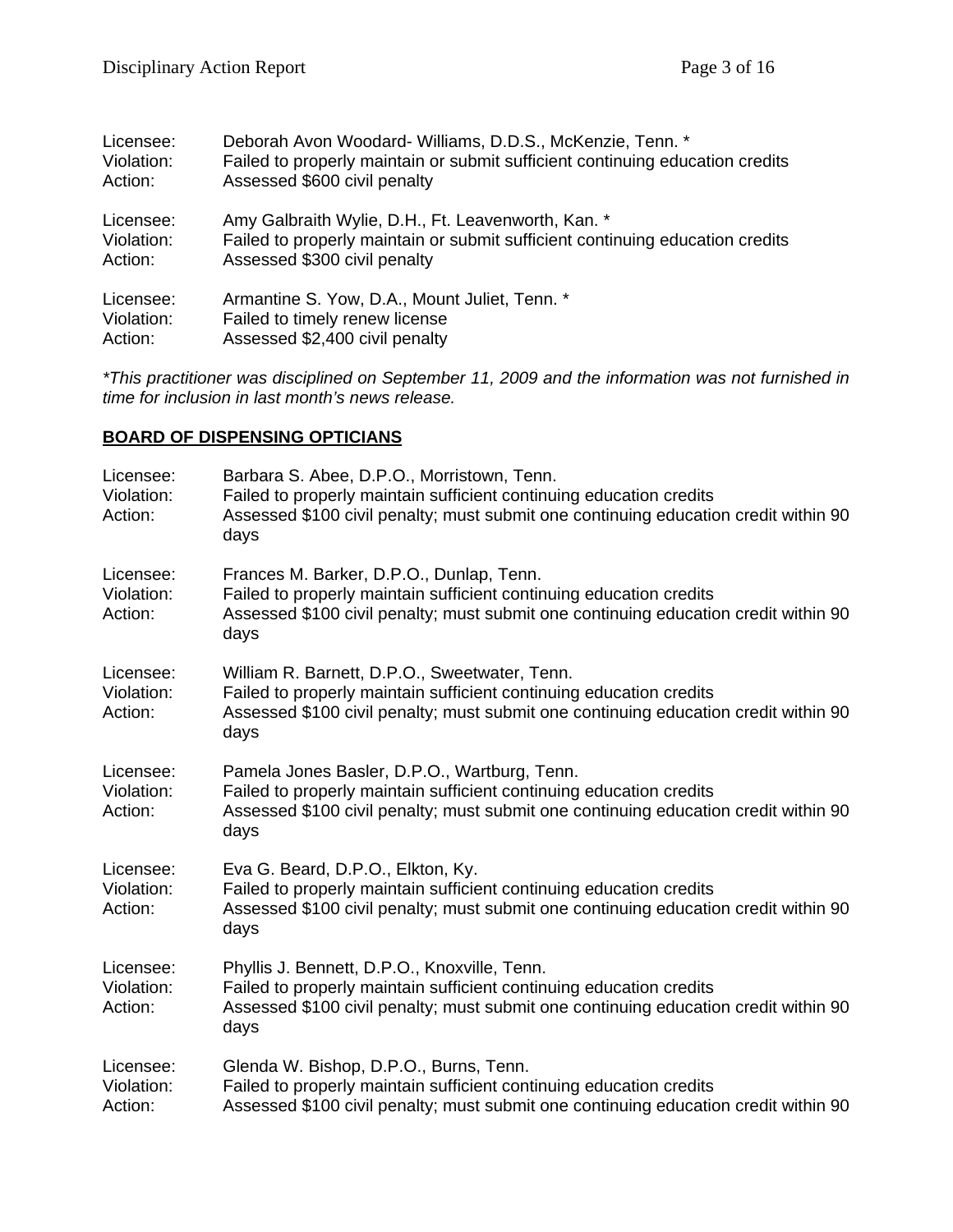|                                    | days                                                                                                                                                                                                                 |
|------------------------------------|----------------------------------------------------------------------------------------------------------------------------------------------------------------------------------------------------------------------|
| Licensee:<br>Violation:<br>Action: | Barbara G. Boles, D.P.O., Evansville, Tenn.<br>Failed to properly maintain sufficient continuing education credits<br>Assessed \$100 civil penalty; must submit one continuing education credit within 90<br>days    |
| Licensee:<br>Violation:<br>Action: | Kimberly R. Bridges, D.P.O., Huntsville, Tenn.<br>Failed to properly maintain sufficient continuing education credits<br>Assessed \$100 civil penalty; must submit one continuing education credit within 90<br>days |
| Licensee:<br>Violation:<br>Action: | Carolyn S. Brooks, D.P.O., New Tazewell, Tenn.<br>Failed to properly maintain sufficient continuing education credits<br>Assessed \$100 civil penalty; must submit one continuing education credit within 90<br>days |
| Licensee:<br>Violation:<br>Action: | Amanda D. Burkhart, D.P.O., Harriman, Tenn.<br>Failed to properly maintain sufficient continuing education credits<br>Assessed \$100 civil penalty; must submit one continuing education credit within 90<br>days    |
| Licensee:<br>Violation:<br>Action: | Deborah L. Cain, D.P.O., Sugar Tree, Tenn.<br>Failed to properly maintain sufficient continuing education credits<br>Assessed \$100 civil penalty; must submit one continuing education credit within 90<br>days     |
| Licensee:<br>Violation:<br>Action: | Amanda D. Clark, D.P.O., Monterey, Tenn.<br>Failed to properly maintain sufficient continuing education credits<br>Assessed \$100 civil penalty; must submit one continuing education credit within 90<br>days       |
| Licensee:<br>Violation:<br>Action: | Deborah A. Cochran, D.P.O., Dayton, Tenn.<br>Failed to properly maintain sufficient continuing education credits<br>Assessed \$100 civil penalty; must submit one continuing education credit within 90<br>days      |
| Licensee:<br>Violation:<br>Action: | Christy L. Cooper, D.P.O., LaFollette, Tenn.<br>Failed to properly maintain sufficient continuing education credits<br>Assessed \$100 civil penalty; must submit one continuing education credit within 90<br>days   |
| Licensee:<br>Violation:<br>Action: | Rebecca G. Croft, D.P.O., Hernando, Miss.<br>Failed to properly maintain sufficient continuing education credits<br>Assessed \$100 civil penalty; must submit one continuing education credit within 90<br>days      |
| Licensee:<br>Violation:<br>Action: | Tammy W Cross, D.P.O., Pioneer, Tenn.<br>Failed to properly maintain sufficient continuing education credits<br>Assessed \$100 civil penalty; must submit one continuing education credit within 90<br>days          |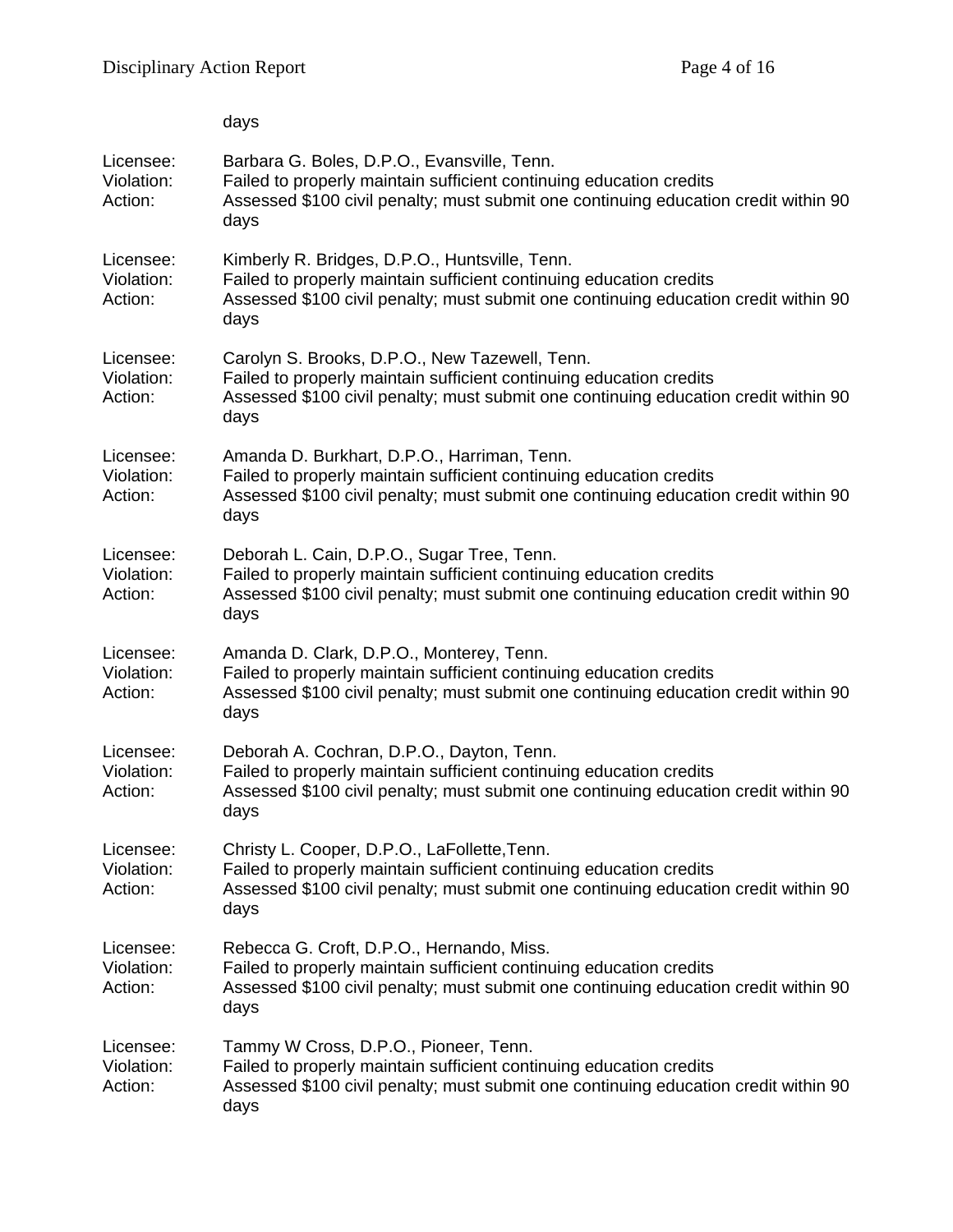| Licensee:<br>Violation:<br>Action: | Judy C. Davidson, D.P.O., Bristol, Tenn.<br>Failed to properly maintain sufficient continuing education credits<br>Assessed \$100 civil penalty; must submit one continuing education credit within 90<br>days       |
|------------------------------------|----------------------------------------------------------------------------------------------------------------------------------------------------------------------------------------------------------------------|
| Licensee:<br>Violation:<br>Action: | Susan F. Downey, D.P.O., Knoxville, Tenn.<br>Failed to properly maintain sufficient continuing education credits<br>Assessed \$100 civil penalty; must submit one continuing education credit within 90<br>days      |
| Licensee:<br>Violation:<br>Action: | Shirley B. Dunlap, D.P.O., Knoxville, Tenn.<br>Failed to properly maintain sufficient continuing education credits<br>Assessed \$100 civil penalty; must submit one continuing education credit within 90<br>days    |
| Licensee:<br>Violation:<br>Action: | Shirley F. Duvall, D.P.O., Lenoir City, Tenn.<br>Failed to properly maintain sufficient continuing education credits<br>Assessed \$100 civil penalty; must submit one continuing education credit within 90<br>days  |
| Licensee:<br>Violation:<br>Action: | Margarette J. Evett, D.P.O., Nunnelly, Tenn.<br>Failed to properly maintain sufficient continuing education credits<br>Assessed \$100 civil penalty; must submit one continuing education credit within 90<br>days   |
| Licensee:<br>Violation:<br>Action: | Tina Foster Fly, D.P.O., Germantown, Tenn.<br>Failed to properly maintain sufficient continuing education credits<br>Assessed \$100 civil penalty; must submit one continuing education credit within 90<br>days     |
| Licensee:<br>Violation:<br>Action: | Tammy M. Forrester, D.P.O., Kingston, Tenn.<br>Failed to properly maintain sufficient continuing education credits<br>Assessed \$100 civil penalty; must submit one continuing education credit within 90<br>days    |
| Licensee:<br>Violation:<br>Action: | Cindy E. Foster, D.P.O., Nashville, Tenn.<br>Failed to properly maintain sufficient continuing education credits<br>Assessed \$100 civil penalty; must submit one continuing education credit within 90<br>days      |
| Licensee:<br>Violation:<br>Action: | Jennifer G Garrison, D.P.O., Dyersburg, Tenn.<br>Failed to properly maintain sufficient continuing education credits<br>Assessed \$100 civil penalty; must submit one continuing education credit within 90<br>days  |
| Licensee:<br>Violation:<br>Action: | Anthony G. Gentry, D.P.O., Johnson City, Tenn.<br>Failed to properly maintain sufficient continuing education credits<br>Assessed \$100 civil penalty; must submit one continuing education credit within 90<br>days |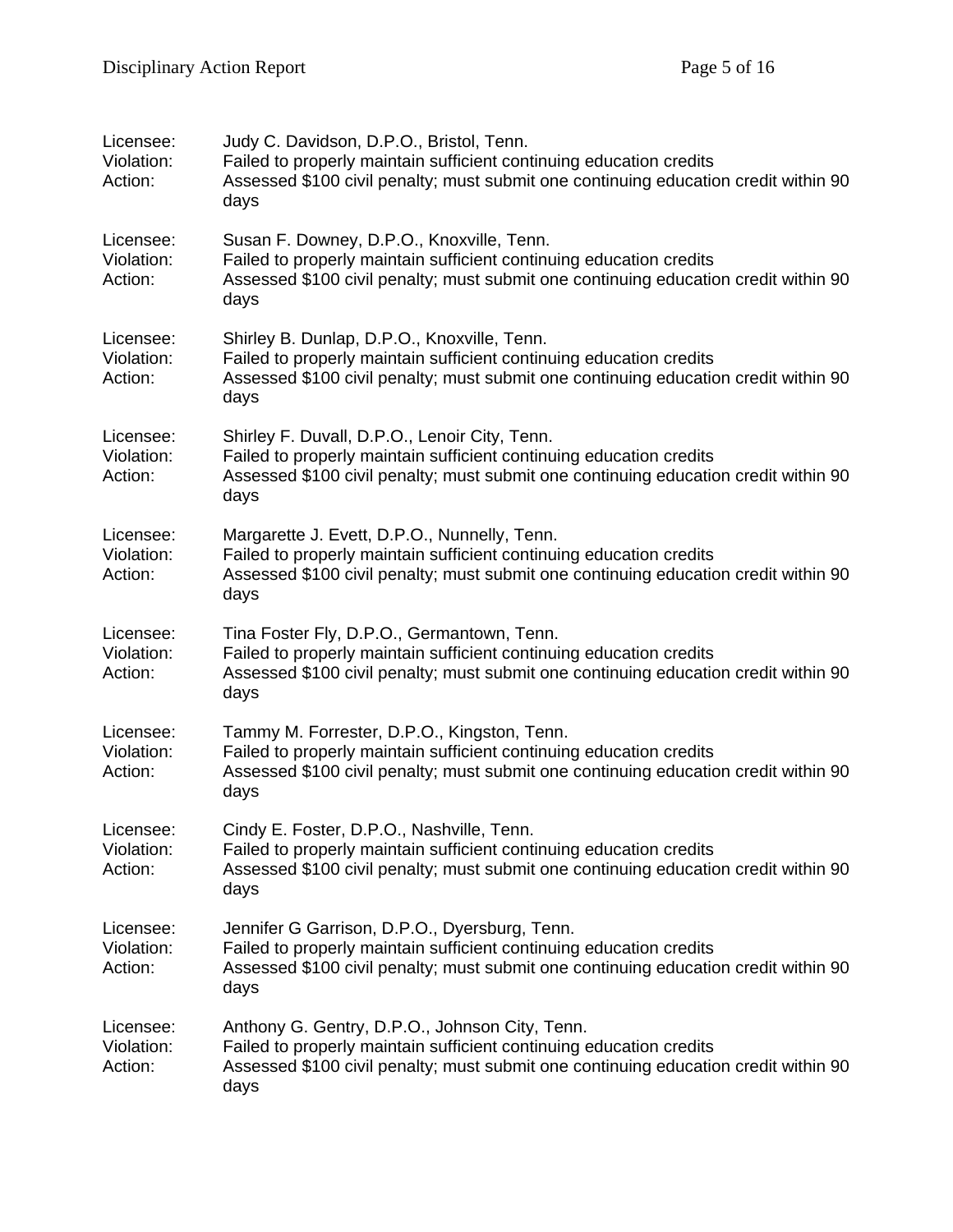| Licensee:<br>Violation:<br>Action: | Teresa Fielding Gould, D.P.O., Hermitage, Tenn.<br>Failed to properly maintain sufficient continuing education credits<br>Assessed \$100 civil penalty; must submit one continuing education credit within 90<br>days   |
|------------------------------------|-------------------------------------------------------------------------------------------------------------------------------------------------------------------------------------------------------------------------|
| Licensee:<br>Violation:<br>Action: | J.F. Grimes, D.P.O., Nashville, Tenn.<br>Failed to properly maintain sufficient continuing education credits<br>Assessed \$100 civil penalty; must submit one continuing education credit within 90<br>days             |
| Licensee:<br>Violation:<br>Action: | Rhonda S. Gross, D.P.O., Spring City, Tenn.<br>Failed to properly maintain sufficient continuing education credits<br>Assessed \$100 civil penalty; must submit one continuing education credit within 90<br>days       |
| Licensee:<br>Violation:<br>Action: | Jennifer L. Harris, D.P.O., Oliver Springs, Tenn.<br>Failed to properly maintain sufficient continuing education credits<br>Assessed \$100 civil penalty; must submit one continuing education credit within 90<br>days |
| Licensee:<br>Violation:<br>Action: | Keegan M. Hearn, D.P.O., Memphis, Tenn.<br>Failed to properly maintain sufficient continuing education credits<br>Assessed \$100 civil penalty; must submit one continuing education credit within 90<br>days           |
| Licensee:<br>Violation:<br>Action: | Brenda J. Holland, D.P.O., Smyrna, Tenn.<br>Failed to properly maintain sufficient continuing education credits<br>Assessed \$100 civil penalty; must submit one continuing education credit within 90<br>days          |
| Licensee:<br>Violation:<br>Action: | Cheryl A. Hubert, D.P.O., Adams, Tenn.<br>Failed to properly maintain sufficient continuing education credits<br>Assessed \$100 civil penalty; must submit one continuing education credit within 90<br>days            |
| Licensee:<br>Violation:<br>Action: | Marvin E. Hughes, D.P.O., Ringgold Ga.<br>Failed to properly maintain sufficient continuing education credits<br>Assessed \$100 civil penalty; must submit one continuing education credit within 90<br>days            |
| Licensee:<br>Violation:<br>Action: | Christy D. Johnson, D.P.O., Church Hill, Tenn.<br>Failed to properly maintain sufficient continuing education credits<br>Assessed \$100 civil penalty; must submit one continuing education credit within 90<br>days    |
| Licensee:<br>Violation:<br>Action: | Carrie R. Jones, D.P.O., Wartburg, Tenn.<br>Failed to properly maintain sufficient continuing education credits<br>Assessed \$100 civil penalty; must submit one continuing education credit within 90<br>days          |
| Licensee:                          | Curtis L. Jones, D.P.O., Memphis, Tenn.                                                                                                                                                                                 |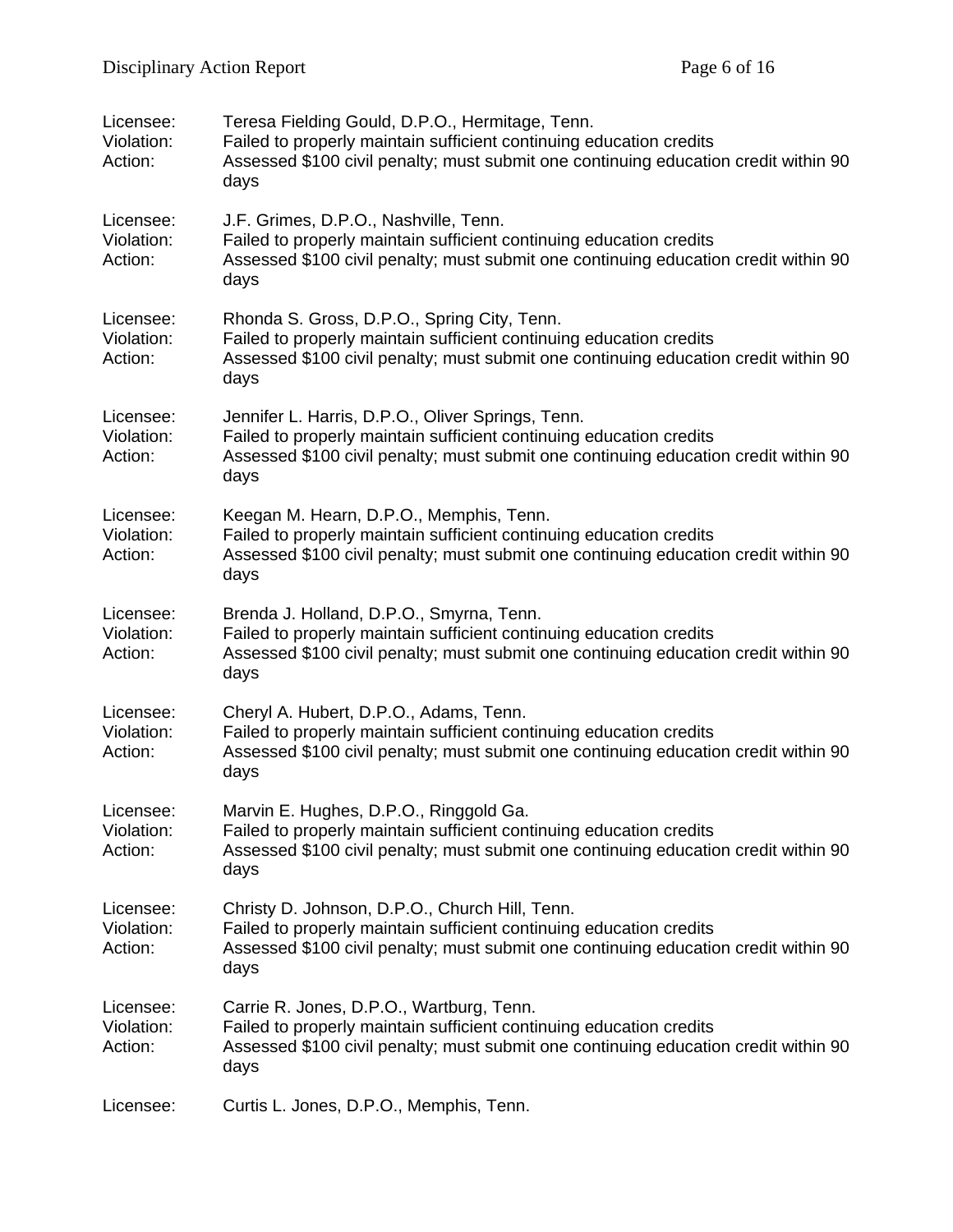| Violation:<br>Action:              | Failed to properly maintain sufficient continuing education credits<br>Assessed \$100 civil penalty; must submit one continuing education credit within 90<br>days                                                 |
|------------------------------------|--------------------------------------------------------------------------------------------------------------------------------------------------------------------------------------------------------------------|
| Licensee:<br>Violation:<br>Action: | Thomas R. Jones, D.P.O., Johnson City, Tenn.<br>Failed to properly maintain sufficient continuing education credits<br>Assessed \$100 civil penalty; must submit one continuing education credit within 90<br>days |
| Licensee:<br>Violation:<br>Action: | Sue Keck, D.P.O., Harrogate, Tenn.<br>Failed to properly maintain sufficient continuing education credits<br>Assessed \$100 civil penalty; must submit one continuing education credit within 90<br>days           |
| Licensee:<br>Violation:<br>Action: | Amanda L. Kiernan, D.P.O., Seymour, Tenn.<br>Failed to properly maintain sufficient continuing education credits<br>Assessed \$100 civil penalty; must submit one continuing education credit within 90<br>days    |
| Licensee:<br>Violation:<br>Action: | Ranee B. King, D.P.O., Sevierville, Tenn.<br>Failed to properly maintain sufficient continuing education credits<br>Assessed \$100 civil penalty; must submit one continuing education credit within 90<br>days    |
| Licensee:<br>Violation:<br>Action: | Janice D. Laws, D.P.O., Gallatin, Tenn.<br>Failed to properly maintain sufficient continuing education credits<br>Assessed \$100 civil penalty; must submit one continuing education credit within 90<br>days      |
| Licensee:<br>Violation:<br>Action: | Joseph M. Lyles, D.P.O., Chattanooga, Tenn.<br>Failed to properly maintain sufficient continuing education credits<br>Assessed \$100 civil penalty; must submit one continuing education credit within 90<br>days  |
| Licensee:<br>Violation:<br>Action: | Mark G. Manis, D.P.O., Lenior City, Tenn.<br>Failed to properly maintain sufficient continuing education credits<br>Assessed \$100 civil penalty; must submit one continuing education credit within 90<br>days    |
| Licensee:<br>Violation:<br>Action: | Nancy M. Mann, D.P.O., Whitwell, Tenn.<br>Failed to properly maintain sufficient continuing education credits<br>Assessed \$100 civil penalty; must submit one continuing education credit within 90<br>days       |
| Licensee:<br>Violation:<br>Action: | Tammy L. Maria, D.P.O., Dover, Tenn.<br>Failed to properly maintain sufficient continuing education credits<br>Assessed \$100 civil penalty; must submit one continuing education credit within 90<br>days         |
| Licensee:<br>Violation:            | Mark A. Marlow, D.P.O., Knoxville, Tenn.<br>Failed to properly maintain sufficient continuing education credits                                                                                                    |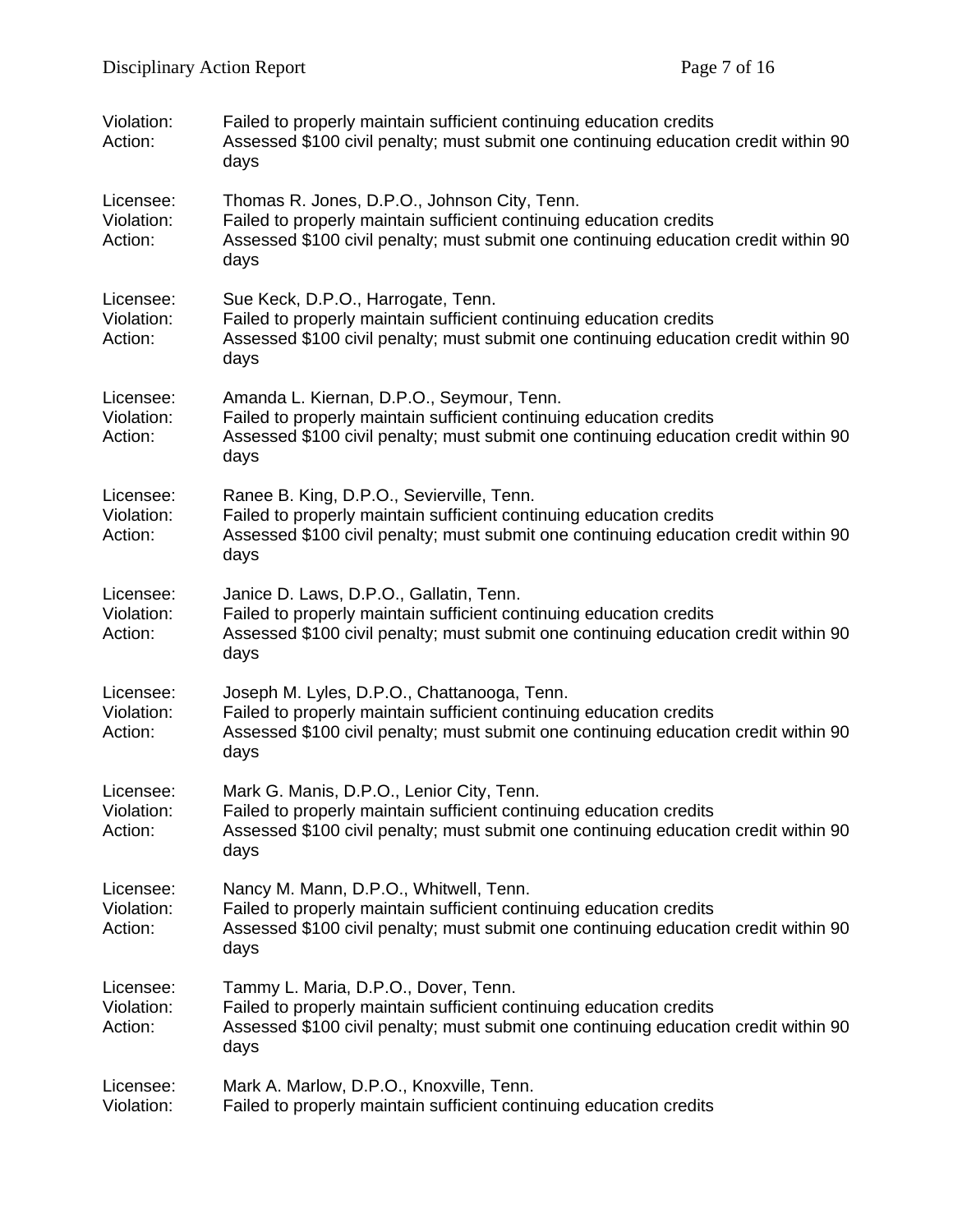| Action:                            | Assessed \$100 civil penalty; must submit one continuing education credit within 90<br>days                                                                                                                            |
|------------------------------------|------------------------------------------------------------------------------------------------------------------------------------------------------------------------------------------------------------------------|
| Licensee:<br>Violation:<br>Action: | Robert C. Marshall, D.P.O., Sparta, Tenn.<br>Failed to properly maintain sufficient continuing education credits<br>Assessed \$100 civil penalty; must submit one continuing education credit within 90<br>days        |
| Licensee:<br>Violation:<br>Action: | Zachary Chris McMillan, D.P.O., Knoxville, Tenn.<br>Failed to properly maintain sufficient continuing education credits<br>Assessed \$100 civil penalty; must submit one continuing education credit within 90<br>days |
| Licensee:<br>Violation:<br>Action: | Catherine C. McNeal, D.P.O., Kodak, Tenn.<br>Failed to properly maintain sufficient continuing education credits<br>Assessed \$100 civil penalty; must submit one continuing education credit within 90<br>days        |
| Licensee:<br>Violation:<br>Action: | Michael D. Mitchell, D.P.O., Rockmart, Ga.<br>Failed to properly maintain sufficient continuing education credits<br>Assessed \$100 civil penalty; must submit one continuing education credit within 90<br>days       |
| Licensee:<br>Violation:<br>Action: | Millicent M. Moore, D.P.O., Nashville, Tenn.<br>Failed to properly maintain sufficient continuing education credits<br>Assessed \$100 civil penalty; must submit one continuing education credit within 90<br>days     |
| Licensee:<br>Violation:<br>Action: | Pamela T. Morrison, D.P.O., McMinnville, Tenn.<br>Failed to properly maintain sufficient continuing education credits<br>Assessed \$100 civil penalty; must submit one continuing education credit within 90<br>days   |
| Licensee:<br>Violation:<br>Action: | Jane C. Moss, D.P.O., Johnson City, Tenn.<br>Failed to properly maintain sufficient continuing education credits<br>Assessed \$100 civil penalty; must submit one continuing education credit within 90<br>days        |
| Licensee:<br>Violation:<br>Action: | Phyllis K. Nguyen, D.P.O., Clarksville, Tenn.<br>Failed to properly maintain sufficient continuing education credits<br>Assessed \$100 civil penalty; must submit one continuing education credit within 90<br>days    |
| Licensee:<br>Violation:<br>Action: | Karla Odum, D.P.O., Bristol, Tenn.<br>Failed to properly maintain sufficient continuing education credits<br>Assessed \$100 civil penalty; must submit one continuing education credit within 90<br>days               |
| Licensee:<br>Violation:<br>Action: | Louis D. Pagano, D.P.O., Memphis, Tenn.<br>Failed to properly maintain sufficient continuing education credits<br>Assessed \$100 civil penalty; must submit one continuing education credit within 90                  |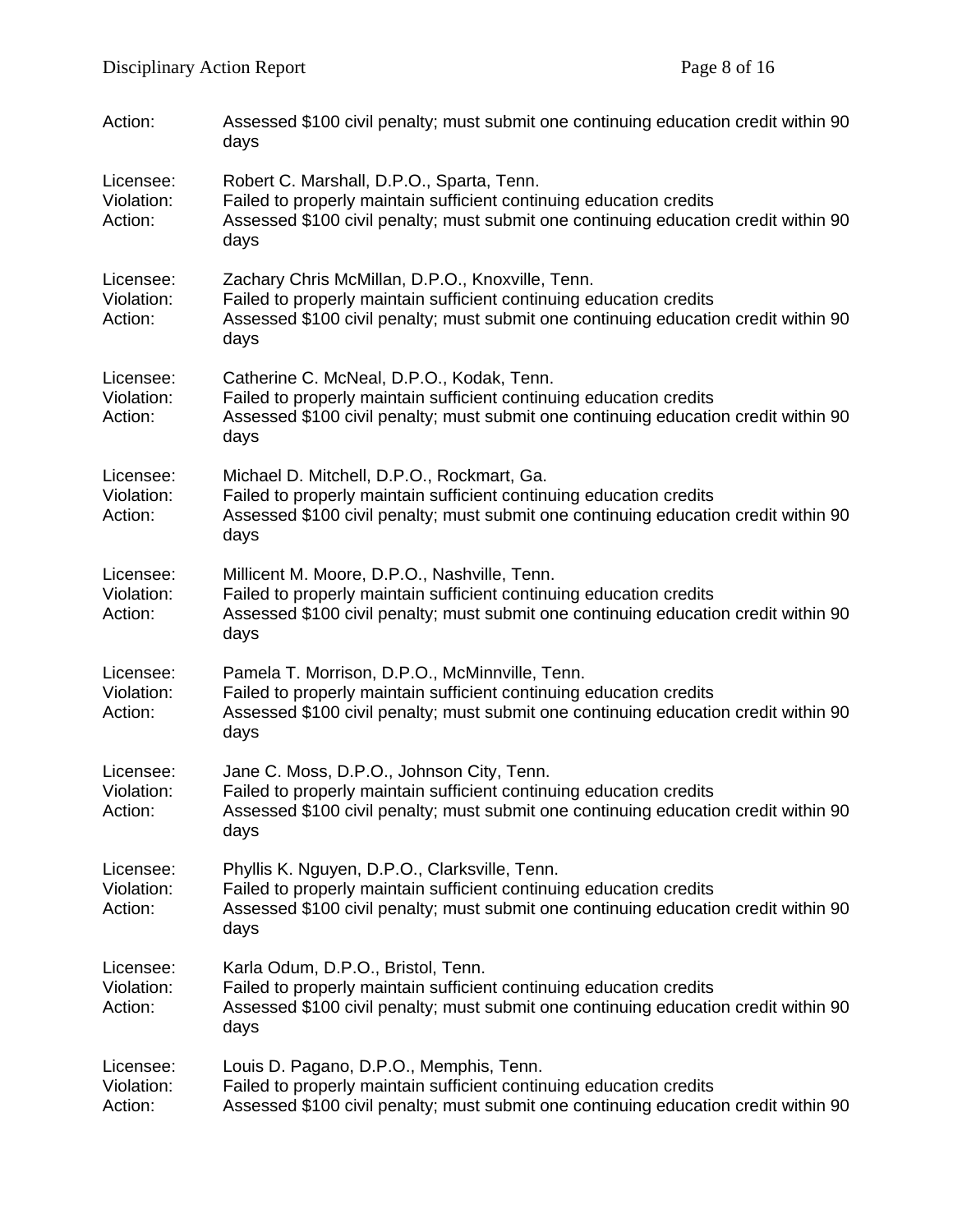|                                    | days                                                                                                                                                                                                                   |
|------------------------------------|------------------------------------------------------------------------------------------------------------------------------------------------------------------------------------------------------------------------|
| Licensee:<br>Violation:<br>Action: | Kimberly A. Patten, D.P.O., Cookeville, Tenn.<br>Failed to properly maintain sufficient continuing education credits<br>Assessed \$100 civil penalty; must submit one continuing education credit within 90<br>days    |
| Licensee:<br>Violation:<br>Action: | Keri Beth Pauley, D.P.O., Kingsport, Tenn.<br>Failed to properly maintain sufficient continuing education credits<br>Assessed \$100 civil penalty; must submit one continuing education credit within 90<br>days       |
| Licensee:<br>Violation:<br>Action: | Christine Porras, D.P.O., Rockwood, Tenn.<br>Failed to properly maintain sufficient continuing education credits<br>Assessed \$100 civil penalty; must submit one continuing education credit within 90<br>days        |
| Licensee:<br>Violation:<br>Action: | Dianna L. Prichard, D.P.O., Bristol, Tenn.<br>Failed to properly maintain sufficient continuing education credits<br>Assessed \$100 civil penalty; must submit one continuing education credit within 90<br>days       |
| Licensee:<br>Violation:<br>Action: | Tonya H. Rice, D.P.O., Henderson, Tenn.<br>Failed to properly maintain sufficient continuing education credits<br>Assessed \$100 civil penalty; must submit one continuing education credit within 90<br>days          |
| Licensee:<br>Violation:<br>Action: | Nicole Rae Legg Riggs, D.P.O., Crossville, Tenn.<br>Failed to properly maintain sufficient continuing education credits<br>Assessed \$100 civil penalty; must submit one continuing education credit within 90<br>days |
| Licensee:<br>Violation:<br>Action: | Michael M. Roberts, D.P.O., Knoxville, Tenn.<br>Failed to properly maintain sufficient continuing education credits<br>Assessed \$100 civil penalty; must submit one continuing education credit within 90<br>days     |
| Licensee:<br>Violation:<br>Action: | Connie D. Rooks, D.P.O., Rossville, Tenn.<br>Failed to properly maintain sufficient continuing education credits<br>Assessed \$100 civil penalty; must submit one continuing education credit within 90<br>days        |
| Licensee:<br>Violation:<br>Action: | Melinda S. Rosenthal, D.P.O., Chattanooga, Tenn.<br>Failed to properly maintain sufficient continuing education credits<br>Assessed \$100 civil penalty; must submit one continuing education credit within 90<br>days |
| Licensee:<br>Violation:<br>Action: | Tabitha Ann Rue, D.P.O., Kingston, Tenn.<br>Failed to properly maintain sufficient continuing education credits<br>Assessed \$100 civil penalty; must submit one continuing education credit within 90<br>days         |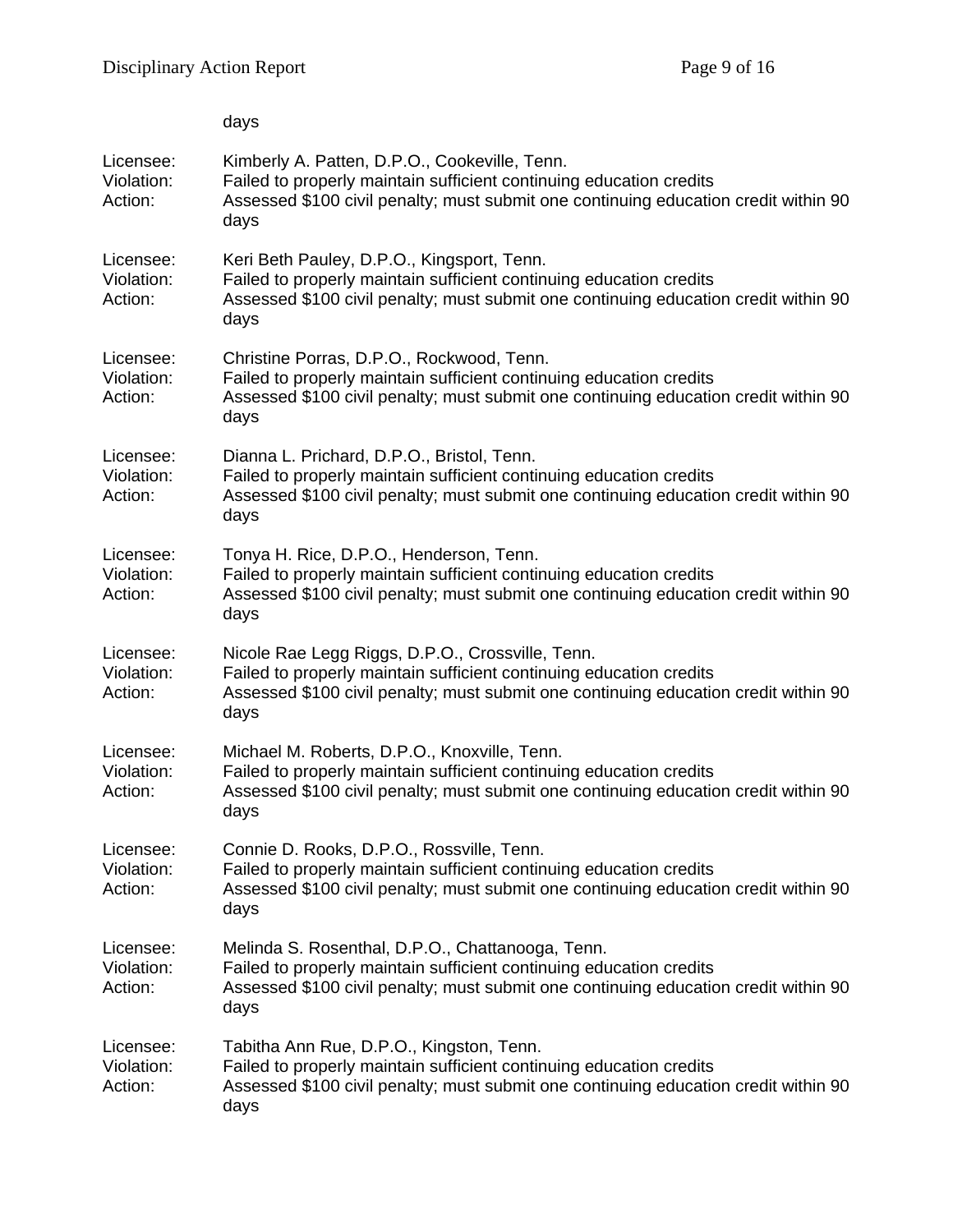| Licensee:<br>Violation:<br>Action: | Kristi H. Shaver, D.P.O., Knoxville, Tenn.<br>Failed to properly maintain sufficient continuing education credits<br>Assessed \$100 civil penalty; must submit one continuing education credit within 90<br>days      |
|------------------------------------|-----------------------------------------------------------------------------------------------------------------------------------------------------------------------------------------------------------------------|
| Licensee:<br>Violation:<br>Action: | Sherry L. Simmons, D.P.O., Harrison, Tenn.<br>Failed to properly maintain sufficient continuing education credits<br>Assessed \$100 civil penalty; must submit one continuing education credit within 90<br>days      |
| Licensee:<br>Violation:<br>Action: | Audrey M. Slack, D.P.O., Knoxville, Tenn.<br>Failed to properly maintain sufficient continuing education credits<br>Assessed \$100 civil penalty; must submit one continuing education credit within 90<br>days       |
| Licensee:<br>Violation:<br>Action: | Bruce A. Snipes, D.P.O., Mount Pleasant, Tenn.<br>Failed to properly maintain sufficient continuing education credits<br>Assessed \$100 civil penalty; must submit one continuing education credit within 90<br>days  |
| Licensee:<br>Violation:<br>Action: | Elaine F. Spangler, D.P.O., Williamsport, Tenn.<br>Failed to properly maintain sufficient continuing education credits<br>Assessed \$100 civil penalty; must submit one continuing education credit within 90<br>days |
| Licensee:<br>Violation:<br>Action: | Amy Jo Streeter, D.P.O., Dyersburg, Tenn.<br>Failed to properly maintain sufficient continuing education credits<br>Assessed \$100 civil penalty; must submit one continuing education credit within 90<br>days       |
| Licensee:<br>Violation:<br>Action: | Edwin M. Suits, D.P.O., Cleveland, Tenn.<br>Failed to properly maintain sufficient continuing education credits<br>Assessed \$100 civil penalty; must submit one continuing education credit within 90<br>days        |
| Licensee:<br>Violation:<br>Action: | Vicki R. Sussdorff D.P.O., Ooltewah, Tenn.<br>Failed to properly maintain sufficient continuing education credits<br>Assessed \$100 civil penalty; must submit one continuing education credit within 90<br>days      |
| Licensee:<br>Violation:<br>Action: | Edgar E. Swan, D.P.O., Gallatin, Tenn.<br>Failed to properly maintain sufficient continuing education credits<br>Assessed \$100 civil penalty; must submit one continuing education credit within 90<br>days          |
| Licensee:<br>Violation:<br>Action: | Jennifer H. Sweitzer, D.P.O., Port Royal, S.C.<br>Failed to properly maintain sufficient continuing education credits<br>Assessed \$100 civil penalty; must submit one continuing education credit within 90<br>days  |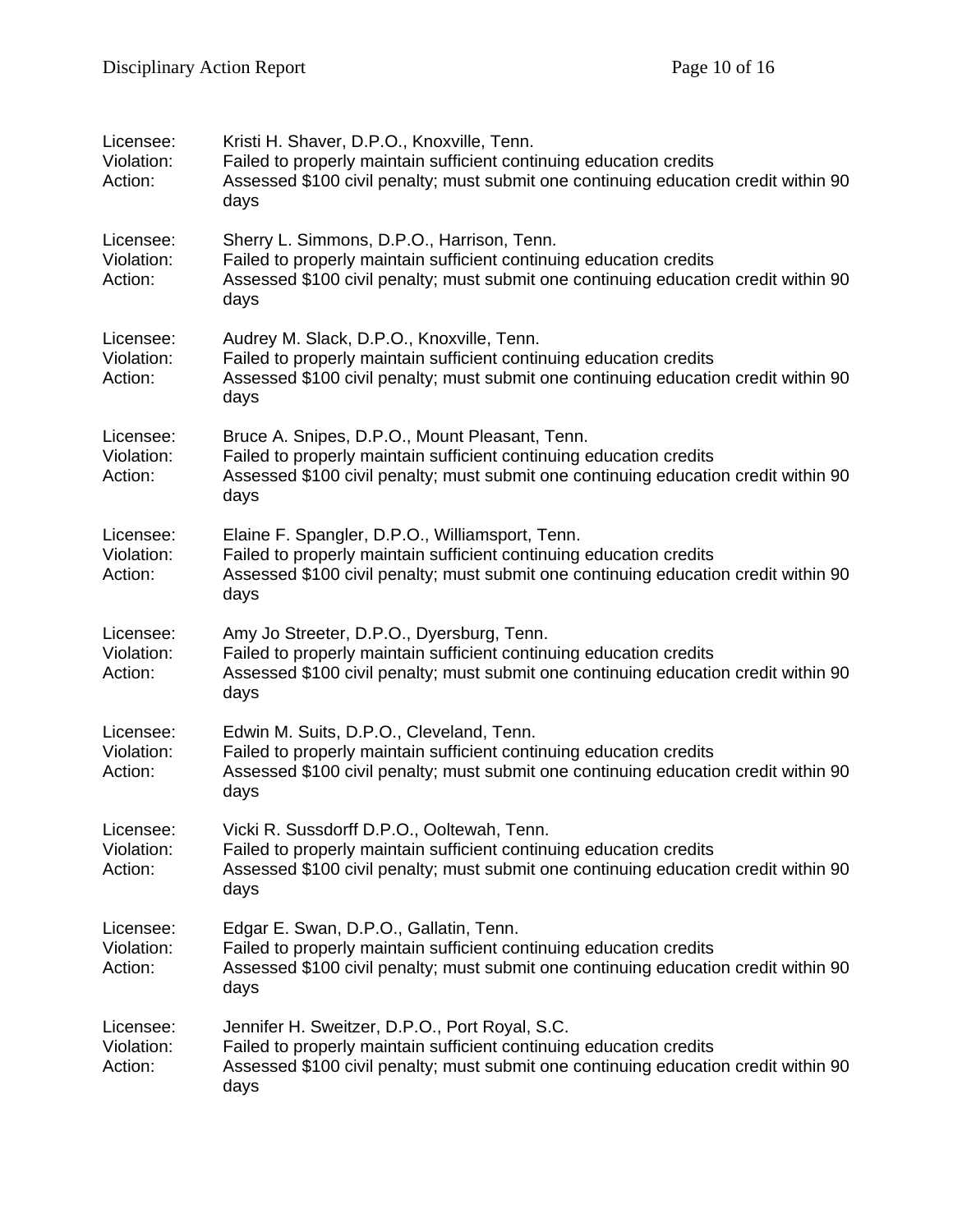| Licensee:<br>Violation:<br>Action: | Deborah F. Tanner, D.P.O., Jackson, Tenn.<br>Failed to properly maintain sufficient continuing education credits<br>Assessed \$100 civil penalty; must submit one continuing education credit within 90<br>days        |
|------------------------------------|------------------------------------------------------------------------------------------------------------------------------------------------------------------------------------------------------------------------|
| Licensee:<br>Violation:<br>Action: | Kenneth S. Taylor, D.P.O., Springfield, Tenn.<br>Failed to properly maintain sufficient continuing education credits<br>Assessed \$100 civil penalty; must submit one continuing education credit within 90<br>days    |
| Licensee:<br>Violation:<br>Action: | Randy D. Teller, D.P.O., Hendersonville, Tenn.<br>Failed to properly maintain sufficient continuing education credits<br>Assessed \$100 civil penalty; must submit one continuing education credit within 90<br>days   |
| Licensee:<br>Violation:<br>Action: | Christina L. Terry, D.P.O., Helenwood, Tenn.<br>Failed to properly maintain sufficient continuing education credits<br>Assessed \$100 civil penalty; must submit one continuing education credit within 90<br>days     |
| Licensee:<br>Violation:<br>Action: | Nancy L. Terry, D.P.O., Huntsville, Tenn.<br>Failed to properly maintain sufficient continuing education credits<br>Assessed \$100 civil penalty; must submit one continuing education credit within 90<br>days        |
| Licensee:<br>Violation:<br>Action: | Mary E. Thompson, D.P.O., Nashville, Tenn.<br>Failed to properly maintain sufficient continuing education credits<br>Assessed \$100 civil penalty; must submit one continuing education credit within 90<br>days       |
| Licensee:<br>Violation:<br>Action: | Homer D. Tilley, III, D.P.O., Morristown, Tenn.<br>Failed to properly maintain sufficient continuing education credits<br>Assessed \$100 civil penalty; must submit one continuing education credit within 90<br>days  |
| Licensee:<br>Violation:<br>Action: | Rhonda L. Turner, D.P.O., Lewisburg, Tenn.<br>Failed to properly maintain sufficient continuing education credits<br>Assessed \$100 civil penalty; must submit one continuing education credit within 90<br>days       |
| Licensee:<br>Violation:<br>Action: | Jeffery G. Vandergriff, D.P.O., Cleveland, Tenn.<br>Failed to properly maintain sufficient continuing education credits<br>Assessed \$100 civil penalty; must submit one continuing education credit within 90<br>days |
| Licensee:<br>Violation:<br>Action: | Maurise G. Vandergriff, D.P.O., Cleveland, Tenn.<br>Failed to properly maintain sufficient continuing education credits<br>Assessed \$100 civil penalty; must submit one continuing education credit within 90<br>days |
| Licensee:                          | Dorothy E. Verkler, D.P.O., Martinez, Ga.                                                                                                                                                                              |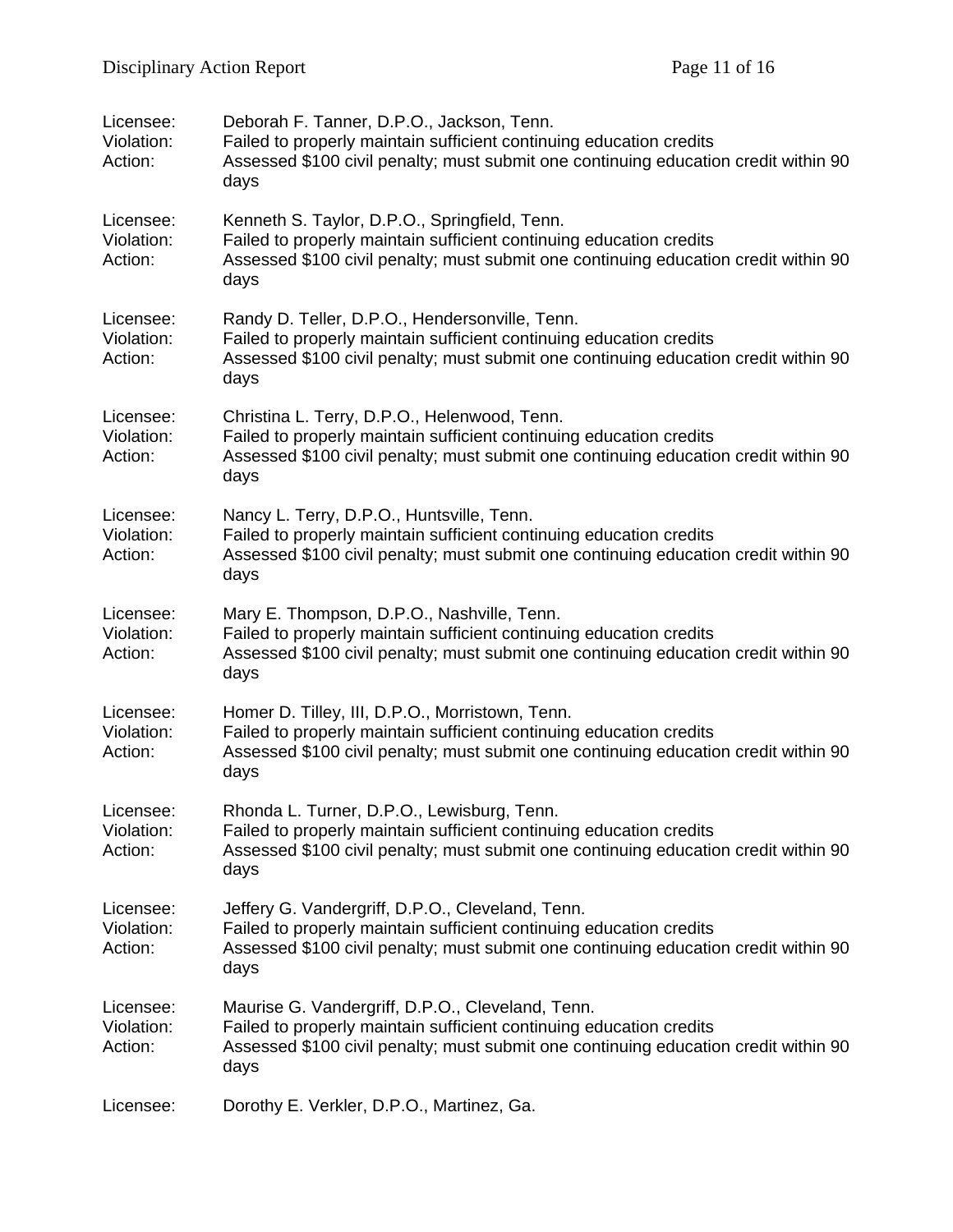| Violation:<br>Action:              | Failed to properly maintain sufficient continuing education credits<br>Assessed \$100 civil penalty; must submit one continuing education credit within 90<br>days                                                   |
|------------------------------------|----------------------------------------------------------------------------------------------------------------------------------------------------------------------------------------------------------------------|
| Licensee:<br>Violation:<br>Action: | Madalyn C. Walker, D.P.O., Clarksville, Tenn.<br>Failed to properly maintain sufficient continuing education credits<br>Assessed \$100 civil penalty; must submit one continuing education credit within 90<br>days  |
| Licensee:<br>Violation:<br>Action: | Tammy L. Walker, D.P.O., Greeneville, Tenn.<br>Failed to properly maintain sufficient continuing education credits<br>Assessed \$100 civil penalty; must submit one continuing education credit within 90<br>days    |
| Licensee:<br>Violation:<br>Action: | Carla S. Ward, D.P.O., Morristown, Tenn.<br>Failed to properly maintain sufficient continuing education credits<br>Assessed \$100 civil penalty; must submit one continuing education credit within 90<br>days       |
| Licensee:<br>Violation:<br>Action: | Clinton H. Weaver, D.P.O., Murfreesboro, Tenn.<br>Failed to properly maintain sufficient continuing education credits<br>Assessed \$100 civil penalty; must submit one continuing education credit within 90<br>days |
| Licensee:<br>Violation:<br>Action: | Karen S. Whitaker, D.P.O., Maryville, Tenn.<br>Failed to properly maintain sufficient continuing education credits<br>Assessed \$100 civil penalty; must submit one continuing education credit within 90<br>days    |
| Licensee:<br>Violation:<br>Action: | James W. Whittington, D.P.O., Rossville, Tenn.<br>Failed to properly maintain sufficient continuing education credits<br>Assessed \$100 civil penalty; must submit one continuing education credit within 90<br>days |
| Licensee:<br>Violation:<br>Action: | Gene A Williford, D.P.O., Ooltewah, Tenn.<br>Failed to properly maintain sufficient continuing education credits<br>Assessed \$100 civil penalty; must submit one continuing education credit within 90<br>days      |
| Licensee:<br>Violation:<br>Action: | Aaron L. Wilson, D.P.O., Cleveland, Tenn.<br>Failed to properly maintain sufficient continuing education credits<br>Assessed \$100 civil penalty; must submit one continuing education credit within 90<br>days      |
| Licensee:<br>Violation:<br>Action: | Jodi A. Wright, D.P.O., Clarkrange, Tenn.<br>Failed to properly maintain sufficient continuing education credits<br>Assessed \$100 civil penalty; must submit one continuing education credit within 90<br>days      |
| Licensee:<br>Violation:            | Melissa C. Wright, D.P.O., Crossville, Tenn.<br>Failed to properly maintain sufficient continuing education credits                                                                                                  |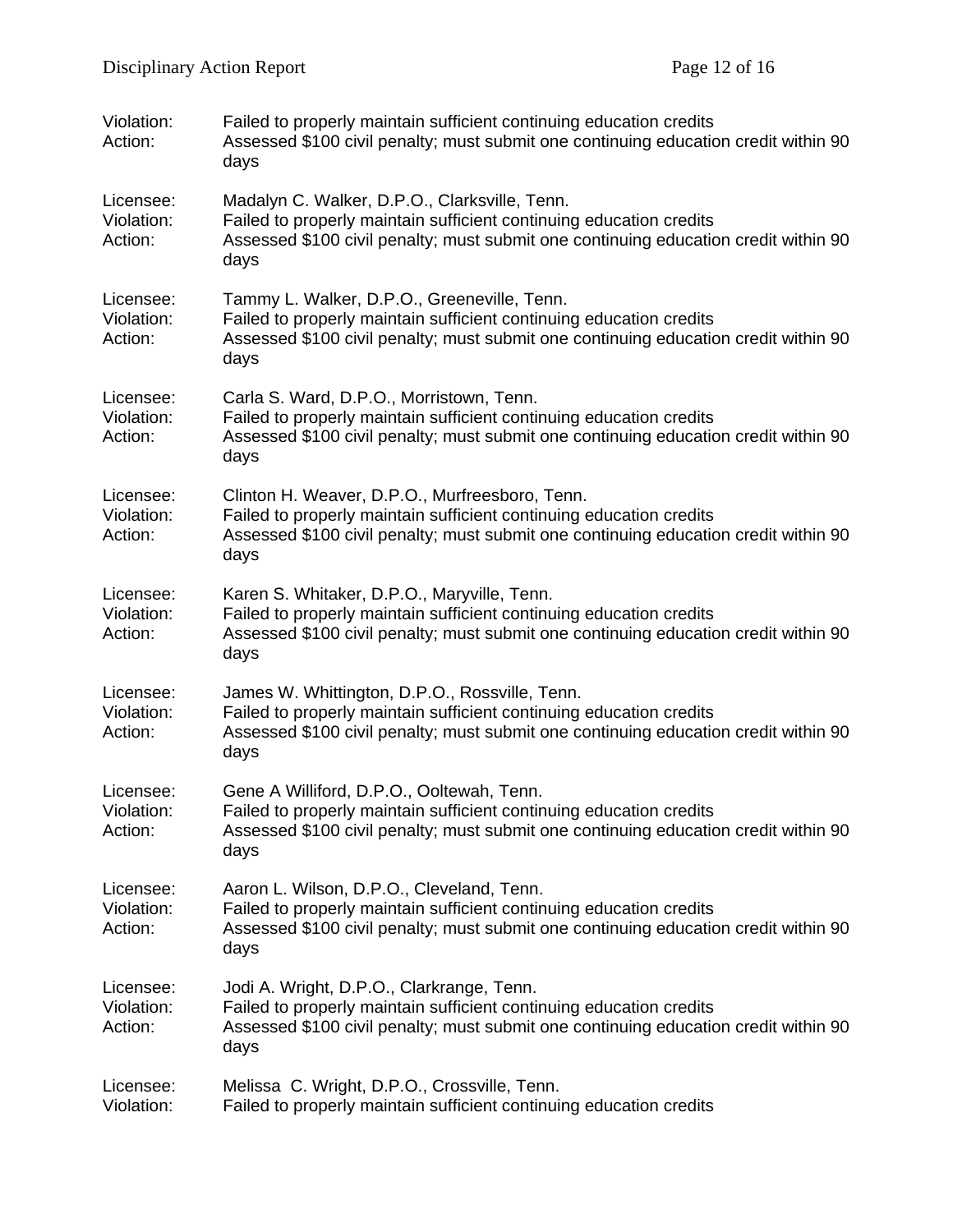Action: Assessed \$100 civil penalty; must submit one continuing education credit within 90 days

| Licensee:<br>Violation:<br>Action: | Teresa B. Wright, D.P.O., Cookeville, Tenn.<br>Failed to properly maintain sufficient continuing education credits<br>Assessed \$100 civil penalty; must submit one continuing education credit within 90<br>days |
|------------------------------------|-------------------------------------------------------------------------------------------------------------------------------------------------------------------------------------------------------------------|
| Licensee:<br>Violation:<br>Action: | James R. Yates, D.P.O., Ooltewah, Tenn.<br>Failed to properly maintain sufficient continuing education credits<br>Assessed \$100 civil penalty; must submit one continuing education credit within 90<br>days     |

## **BOARD OF EMERGENCY MEDICAL SERVICES**

| <b>ROARD OF MASSAGE THERAPY</b>    |                                                                                                                                                                                                                    |
|------------------------------------|--------------------------------------------------------------------------------------------------------------------------------------------------------------------------------------------------------------------|
| Action:                            | patient report to hospital; and failed to lock narcotic compartment and lockbox was<br>unlocked and open.<br>License placed on probation for one year; must meet certain terms and conditions                      |
| Licensee:<br>Violation:            | Carol Renae Morgan, EMT-P, Pikeville, Tenn.<br>Attempted numerous times to IV a patient and did not note failed attempts in<br>patient care report; failed to cover IV in patient arm; failed to provide a copy of |
| Licensee:<br>Violation:<br>Action: | Christopher Thomas Goodroe, EMT-P, Manchester, Tenn.<br>Guilty of a crime; performed duties on expired license<br>License permanently revoked                                                                      |
| Violation:<br>Action:              | Hair follicle test positive for cocaine; failed to enter into a contract with the<br>Tennessee Professional Assistance Program<br>License voluntarily surrendered /revoked                                         |
| Violation:<br>Action:<br>Licensee: | Guilty of a crime<br>License revoked<br>Robert E. Dozier, EMT-IV, Clarksville, Tenn.                                                                                                                               |
| Licensee:                          | Michael Clinton Armstong, EMT-P, Somerville, Tenn.                                                                                                                                                                 |

### **BOARD OF MASSAGE THERAPY**

| Licensee:<br>Violation:<br>Action: | Jennifer Keith Broce, L.M.T., Johnson City, Tenn.<br>Failed to properly maintain sufficient continuing education credits<br>Assessed \$150 civil penalty; must submit 21 hours continuing education credits<br>and an additional six hours within two years    |
|------------------------------------|----------------------------------------------------------------------------------------------------------------------------------------------------------------------------------------------------------------------------------------------------------------|
| Licensee:<br>Violation:<br>Action: | Madonna Leslie Burton, L.M.T., Morristown, Tenn.<br>Failed to timely renew license<br>Assessed \$150 in civil penalties                                                                                                                                        |
| Licensee:<br>Violation:<br>Action: | Alison Nicole Campbell, L.M.T., Fayetteville, Tenn.<br>Failed to properly maintain sufficient continuing education credits<br>Assessed \$150 civil penalty; must submit two hours continuing education credits<br>and an additional six hours within two years |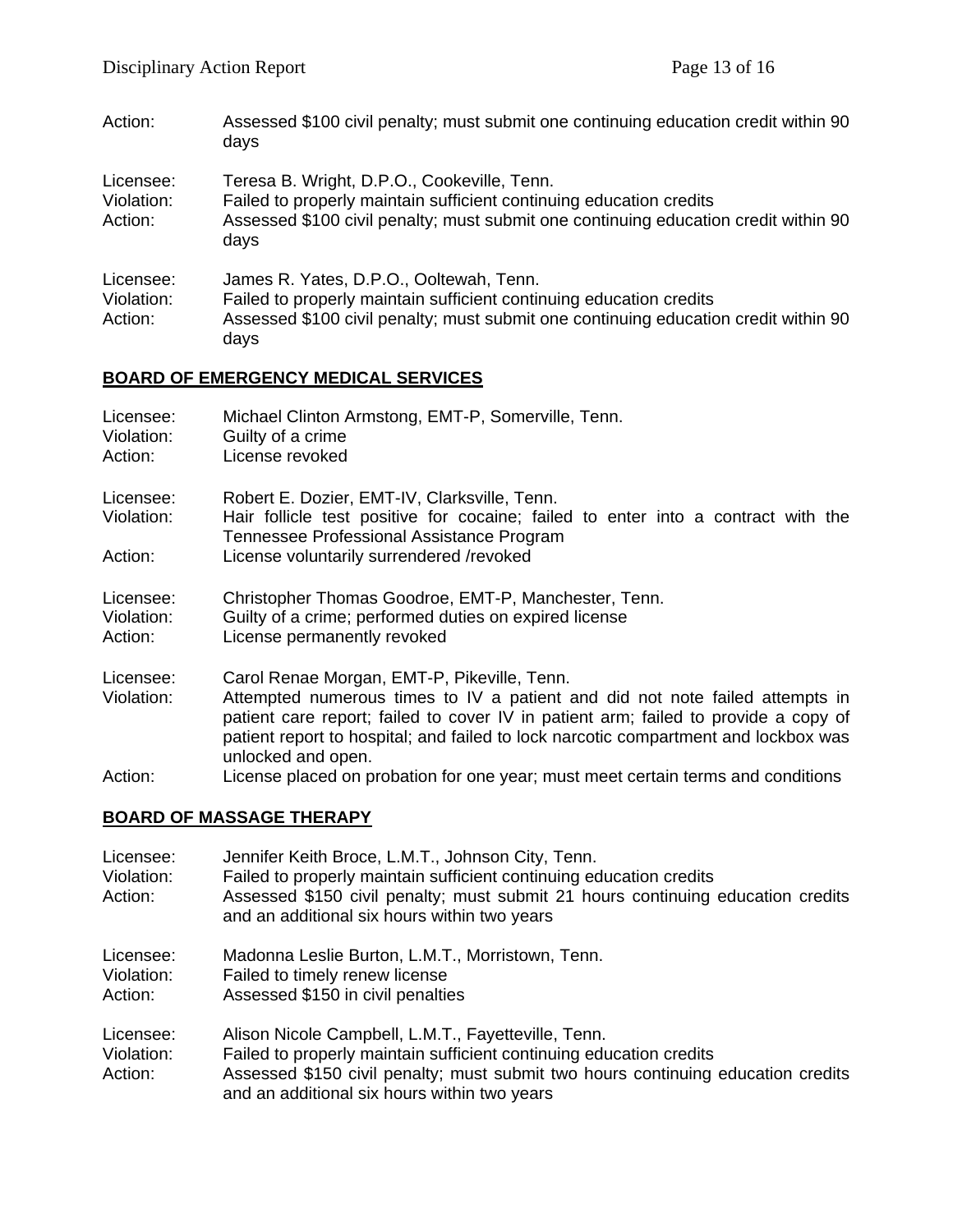| Licensee:<br>Violation:<br>Action: | Carol Anne Croft, L.M.T., Johnson City, Tenn.<br>Failed to properly maintain sufficient continuing education credits<br>Assessed \$150 civil penalty; must submit six hours continuing education credits<br>and an additional six hours within two years       |
|------------------------------------|----------------------------------------------------------------------------------------------------------------------------------------------------------------------------------------------------------------------------------------------------------------|
| Licensee:<br>Violation:<br>Action: | Elizabeth Frances Darnell, L.M.T., Nashville, Tenn.<br>Failed to properly maintain sufficient continuing education credits<br>Assessed \$150 civil penalty; must submit two hours continuing education credits<br>and an additional six hours within two years |
| Licensee:<br>Violation:<br>Action: | Hye Kyong Free, L.M.T., Clarksville, Tenn.<br>Failed to properly maintain sufficient continuing education credits<br>Assessed \$150 civil penalty; must submit 7.5 hours continuing education credits<br>and an additional six hours within two years          |
| Licensee:<br>Violation:<br>Action: | Amy Michele Haggard, L.M.T., Collierville, Tenn.<br>Failed to properly maintain sufficient continuing education credits<br>Assessed \$150 civil penalty; must submit 19 hours continuing education credits<br>and an additional six hours within two years     |
| Licensee:<br>Violation:<br>Action: | Gails Therapeutic Massage, Rockwood, Nashville, Tenn.<br>Failed to timely renew the license<br>Assessed \$200 civil penalty                                                                                                                                    |
| Licensee:<br>Violation:<br>Action: | Shannon R. Reid, L.M.T., Madison, Tenn.<br>Failed to properly maintain sufficient continuing education credits<br>Assessed \$150 civil penalty; must submit two hours continuing education credits<br>and an additional six hours within two years             |
| Licensee:<br>Violation:<br>Action: | Michelle I. Samples, L.M.T., Madison, Tenn.<br>Failed to properly maintain sufficient continuing education credits<br>Assessed \$150 civil penalty; must submit two hours continuing education credits<br>and an additional six hours within two years         |
| Licensee:<br>Violation:<br>Action: | Rebecca D. Tosh, L.M.T., Nashville, Tenn.<br>Failed to properly maintain sufficient continuing education credits<br>Assessed \$150 civil penalty; must submit four hours continuing education credits<br>and an additional six hours within two years          |

## **BOARD OF MEDICAL EXAMINERS**

| Licensee:  | Bruce D. Boggs, M.D., Gray Tenn.                               |
|------------|----------------------------------------------------------------|
| Violation: | Advertising violation                                          |
| Action:    | License reprimanded; assessed \$5000 civil penalty, plus costs |

## **BOARD OF MEDICAL LABORATORY**

Licensee: Donna Gookin, Memphis, Tenn.

Violation: Failed to comply with terms of contract with the Tennessee Professional Assistance Program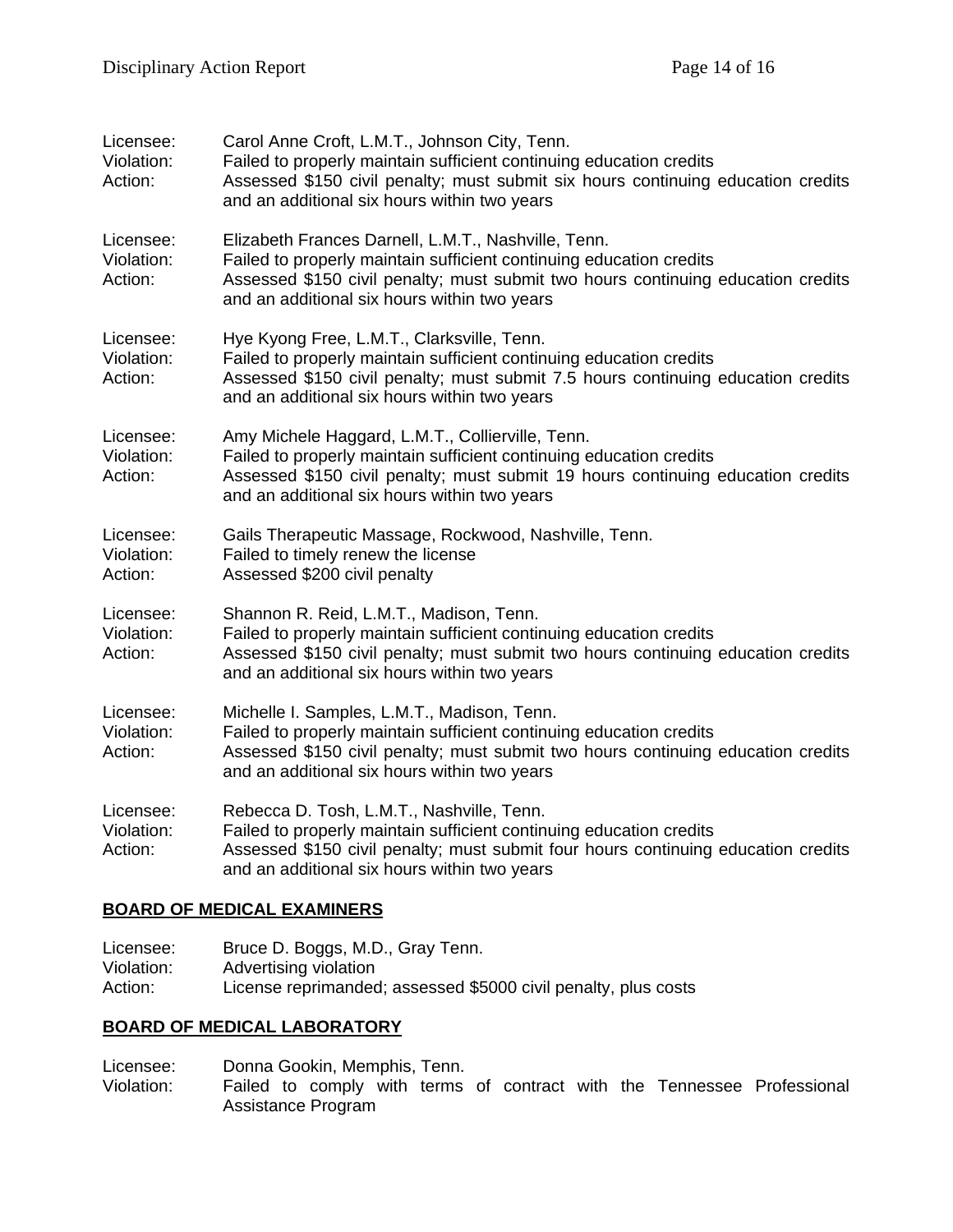Action: License revoked

### **BOARD OF NURSING**

| Licensee:             | Debbie R. Lavelle, L.P.N., Burlison, Tenn.                                                                 |
|-----------------------|------------------------------------------------------------------------------------------------------------|
| Violation:<br>Action: | Numerous charting and medication administration errors<br>License voluntarily surrendered                  |
| Licensee:             | Aleydis Nieves, L.P.N., Cordova, Tenn. *                                                                   |
| Violation:            | Filled out and signed prescription for Lortab and attempted to fill two signed<br>prescriptions for Lortab |
| Action:               | License placed on probation for one year or until certain terms and conditions are<br>met                  |

*\*This practitioner was disciplined on September 22, 2009 and the information was not furnished in time for inclusion in last month's news release.* 

### **BOARD OF NURSING HOME ADMINISTRATORS**

| Licensee:<br>Violation:<br>Action: | Katherine A. Bennett, Memphis, Tenn.<br>Failed to properly maintain sufficient continuing education credits<br>Assessed \$100 civil penalty; must submit an additional nine hours continuing<br>education credits   |
|------------------------------------|---------------------------------------------------------------------------------------------------------------------------------------------------------------------------------------------------------------------|
| Licensee:<br>Violation:<br>Action: | Tommy Lee Davidson, Ooltewah, Tenn.<br>Failed to properly maintain sufficient continuing education credits<br>Assessed \$100 civil penalty; must submit an additional nine hours continuing<br>education credits    |
| Licensee:<br>Violation:<br>Action: | David G. Gaither, McMinnville, Tenn.<br>Failed to properly maintain sufficient continuing education credits<br>Assessed \$100 civil penalty; must submit an additional nine hours continuing<br>education credits   |
| Licensee:<br>Violation:<br>Action: | Mary Frances Pfeifer, Cleveland, Tenn.<br>Failed to properly maintain sufficient continuing education credits<br>Assessed \$100 civil penalty; must submit an additional nine hours continuing<br>education credits |
| Licensee:<br>Violation:<br>Action: | John Blackshire White, Bartlett, Tenn.<br>Failed to properly maintain sufficient continuing education credits<br>Assessed \$100 civil penalty; must submit an additional nine hours continuing<br>education credits |

### **BOARD OF PODIATRIC EXAMINERS**

Licensee: Karen A. Kennedy, D.P.M., Hixon, Tenn. Violation: Prescribed controlled medications to patients without sufficient medical history, physical examinations and/or diagnostic testing and failed to properly monitor patients for abuse of medications